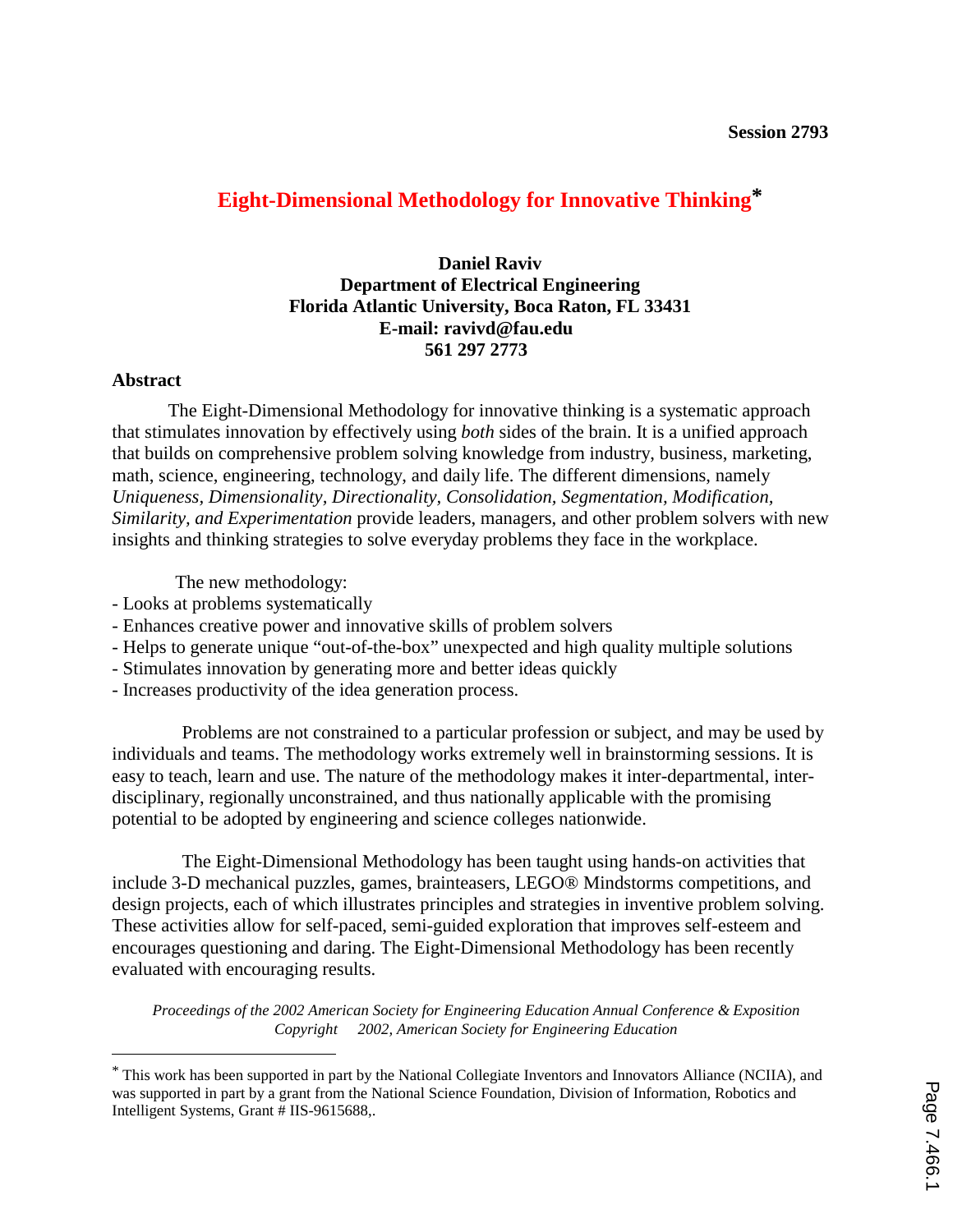#### **1. Introduction**

A new Eight-Dimensional Methodology for generating inventive and innovative ideas is presented. The work is based on an NSF-supported research project previously conducted by the author, and an on-going E-team project supported by the National Collegiate Inventors and Innovators Alliance (NCIIA). It is a systematic approach that stimulates innovation by effectively using *both* sides of the brain, and allows one to quickly generate unique and highquality multiple solutions in a short period of time. The Eight-Dimensional Methodology works extremely well in brainstorming sessions. It is easy to teach, learn and use. The methodology has been implemented in different team and individual settings as part of a class titled "Introduction to Inventive Problem Solving in Engineering" at Florida Atlantic University. The related teaching material may be extended or shrunk, thus allowing flexibility for incorporating it in different classes such as design, introduction to engineering, and problem solving.

The material includes: a) course material for specific eight problem solving strategies, and b) hands-on activities that include more than 250 different 3-D mechanical puzzles, many games, mind teasers, LEGO® Mindstorms competitions, and design projects, each of which illustrates principles and strategies in inventive problem solving. In addition, students use patent-related software packages and websites. These activities allow for self-paced, semi-guided exploration that improves self-esteem and encourages questioning and daring.

This new Eight-Dimensional Methodology has been taught to engineering and computer science students in upper undergraduate and introductory graduate levels. Recently, students from other colleges such as Social Sciences, Arts and Humanities, Business and Marketing joined classes and workshops where this new methodology has been taught. In addition, workshops have been taught to faculty and students at other universities.

The nature of the methodology makes it inter-departmental, inter-disciplinary, regionally unconstrained, and thus nationally applicable with the promising potential to be adopted by engineering and science colleges nationwide. An important outcome is offering an opportunity for students to work in interdisciplinary teams. Based on feedback from students the module has changed the way they think and added to the intellectual capital that the students develop.

The new methodology has been recently evaluated with encouraging results. They show a huge increase in the number of ideas generated by students who were exposed to the new strategies.

## **2. Rationale**

In today's global marketplace, the pace of competition, the increasing demands of customers, and the explosion of knowledge and technology, cause a need for innovative "out-of-the-box" thinkers with interaction skills such as teaming, communication, and interpersonal. In many courses nationwide students are being taught to expect only one solution, follow "cookbook"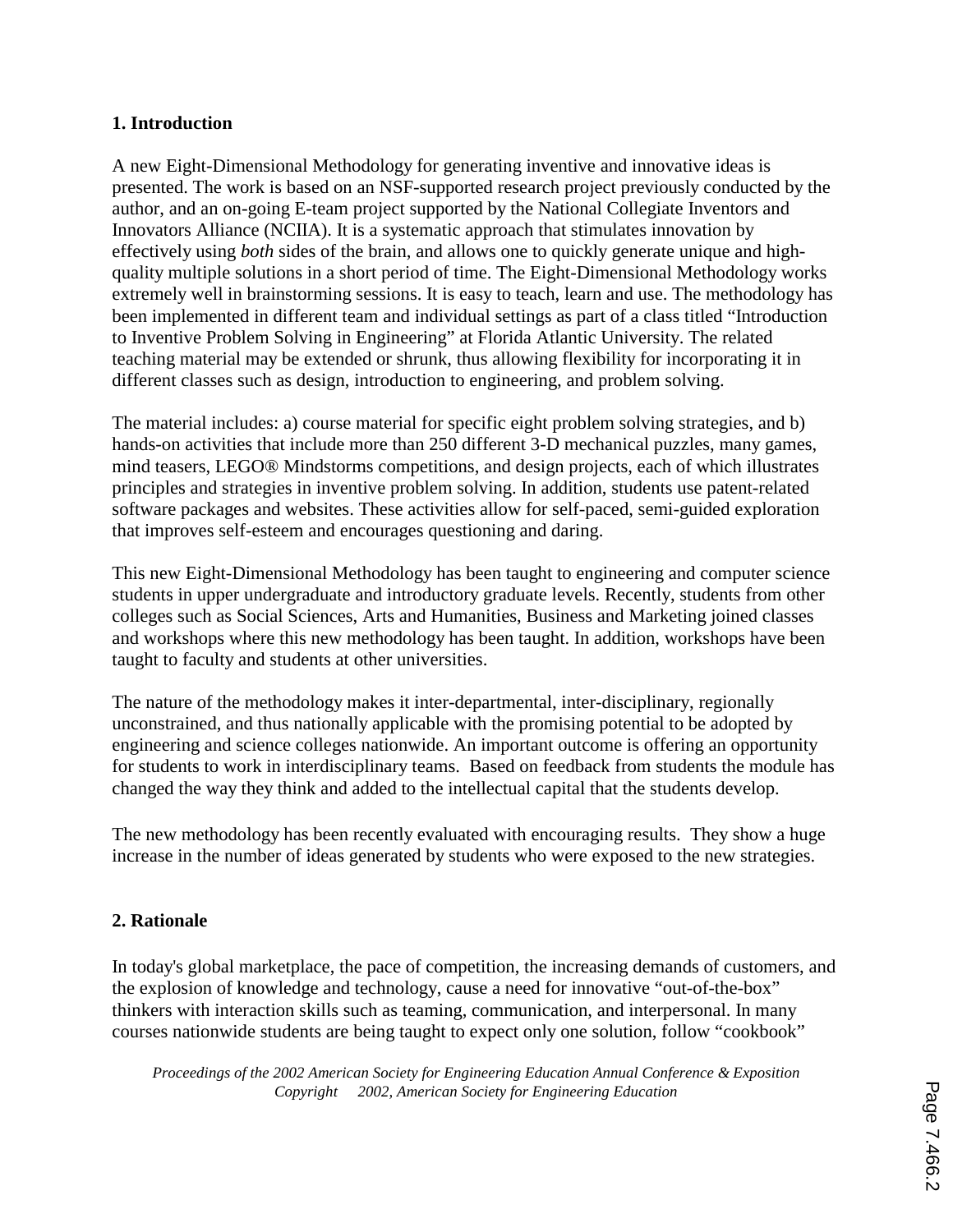instructions, and accept the given. They are not being encouraged to think out-of-the-box, and are losing basic skills for defining, understanding, and solving problems. Problem solving books detail steps to solve problems from understanding to implementation. In many "idea generation" chapters, general methods such as "lateral thinking," "brainstorming", and "mind mapping" are usually well covered, but specific strategies are only partially mentioned, if at all. Strategies are being used in everyday life but not well documented.

There is a need to consolidate, unify and document many problem solving strategies. To come up with an answer to this need, we asked very basic questions: How have people solved problems? What strategies have they used? The answers came from many related books, papers, patents, products, and services from industry, business, marketing, math, science, engineering, technology, and daily life. We realized that the methods could be unified and categorized under an Eight-Dimensional Methodology.

# **3. Related work**

The literature on creativity and problem solving is quite rich. Some books focus on creativity in general  $1-10$ ; some on general methods for problem solving such as brainstorming, brainwriting and lateral thinking  $11^{-17}$ ; and others deal with identifying creativity styles  $10,18-20$ . There are books that focus on mental blocks and how to overcome them  $2^{1-23}$ . The literature is engineering- and technology-oriented  $24-32$  with focus on inventions  $33$ , business- and industry-related  $34-36$ , or math specific  $37$ . Many books are intended for younger students  $38,39$ . Puzzles and games for developing creative minds <sup>41-46</sup> are the subjects of many books.

Most of related literature can be used in place of reference books but is not suitable nor meant to be used as textbooks. To teach these topics the instructor has to extract bits and pieces from many sources. When it comes to strategies, even the best available problem solving books in engineering and computer science (for example  $^{29}$ ) describe general methods, but mention only a few specific strategies, indicating a real void.

The strategies described in this paper contain several levels of sub-strategies that can be used to solve problems. The following are examples of two resources used in our related research.

Systematic methods using the TRIZ methodology. TRIZ is a Russian Acronym for the theory of inventive problem solving. Genrikh Altshuller  $\frac{24.26}{ }$  and his colleagues studied over two million patents and identified the main principles and knowledge that define the process for solving inventive problems. TRIZ makes use of the global patent collection and the known effects of science (physics, chemistry and geometry) as a database to support the needs of problem solvers. TRIZ is currently being used internationally leading to a substantial increase in the number of patents by many corporations including Motorola, Proctor and Gamble, Xerox, Kodak, McDonnell Douglas, Hughes, AT&T, General Motors, General Electric, and Ford  $^{28}$ .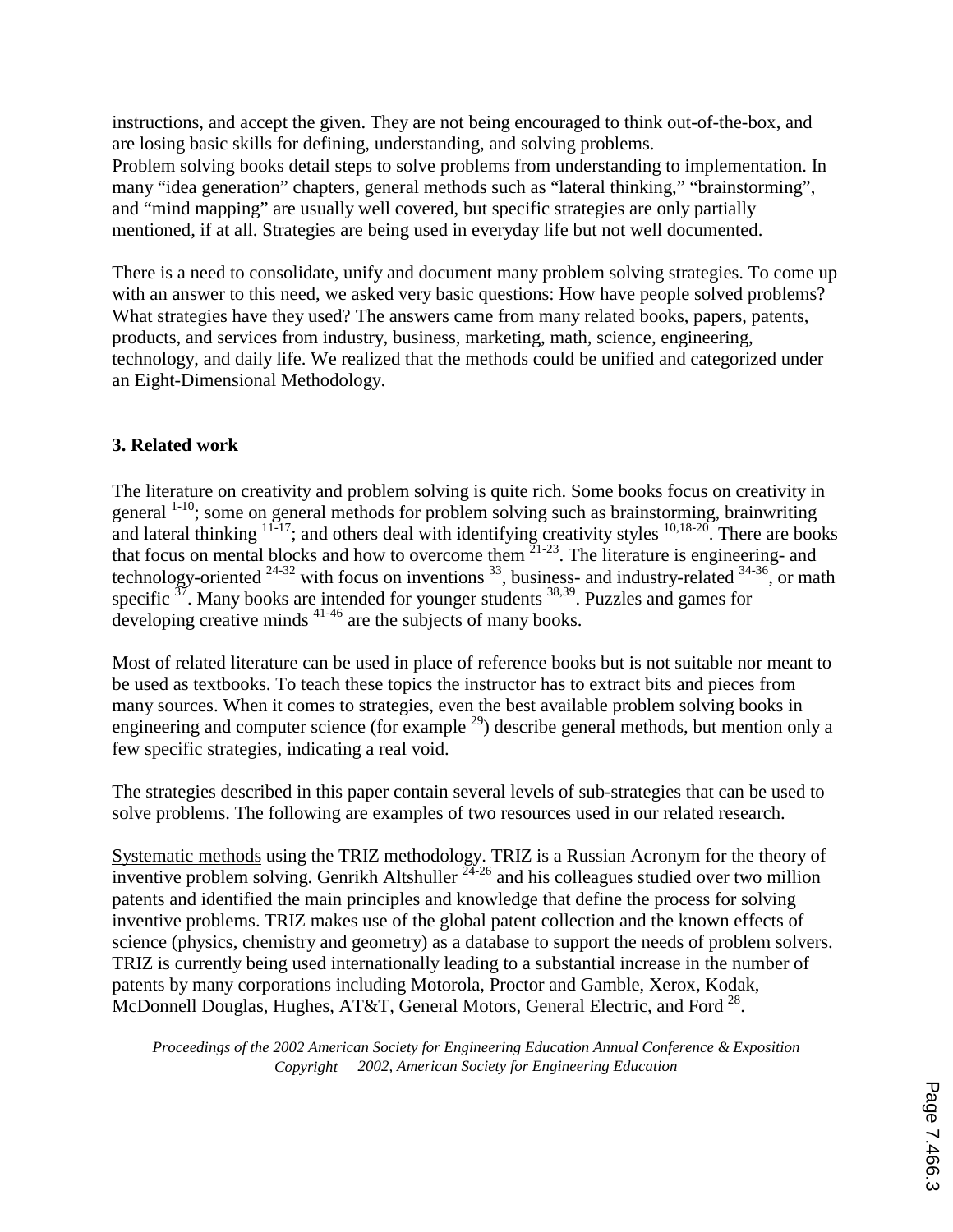Non-systematic strategies used by industry, in particular, Du Pont successful program on innovation and creativity. It has been shown  $36$  how the company recognized and successfully implemented the six dimensions of creativity.

# **4. The strategies**

The following is detailed information on the Eight-Dimensional Methodology for inventive and innovative problem solving. The strategies are: 1) Uniqueness, 2) Dimensionality, 3) Directionality, 4) Consolidation, 5) Segmentation, 6) Modification, 7) Similarity, and 8) Experimentation. As pictorially illustrated in Figure 1 they can be used in any order to solve problems. They provide directions for thinking, thus allowing the use the left and right modes of the brain.



**Figure 1: Pictorial Representation of the Eight-Dimensional Methodology**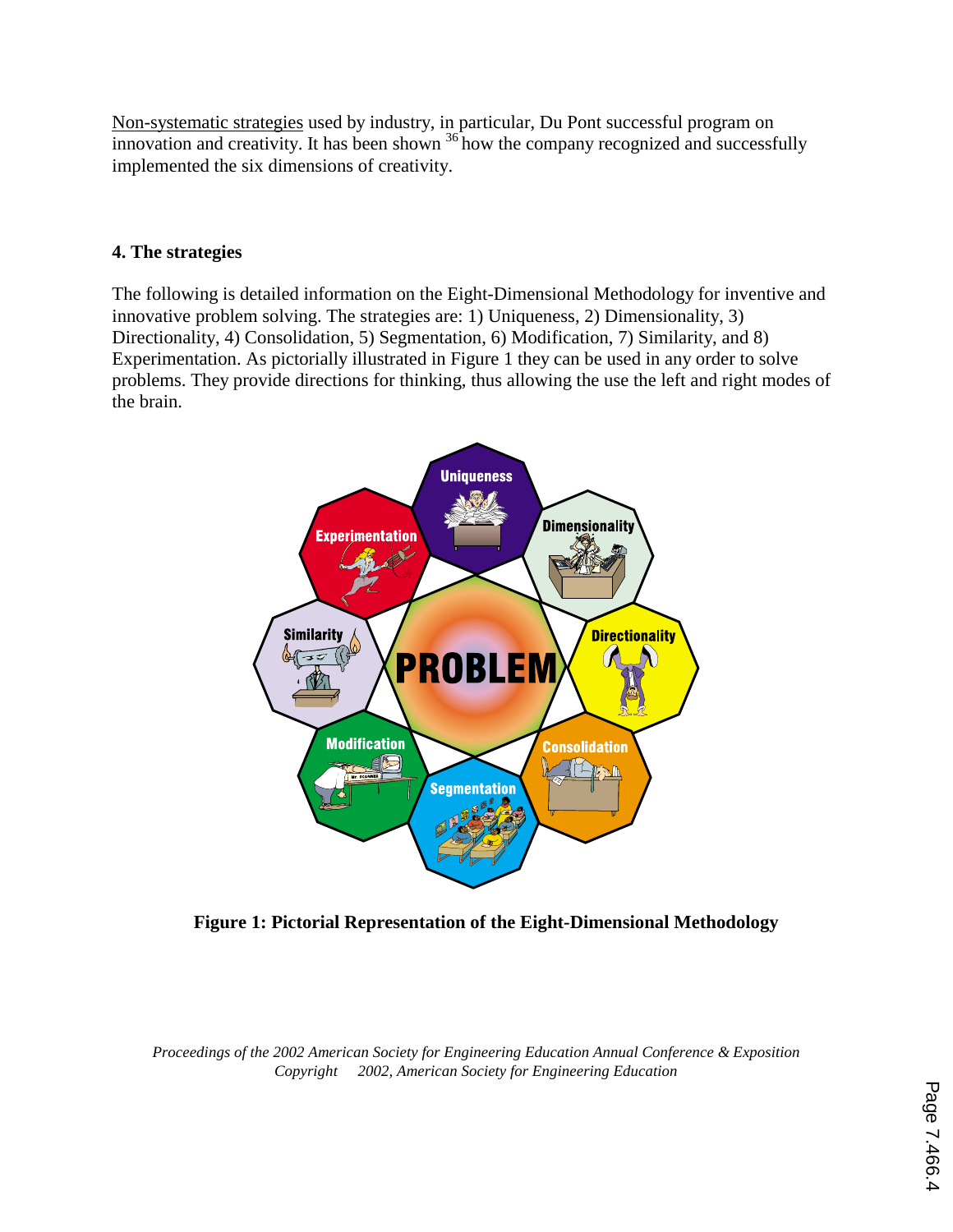# **1. Uniqueness**

**1.1 Discover what does not change** 

1.1.1 Discover and use invariants

**1.2 Compare characteristics/features** 

1.2.1 Look for and use unique

/distinguishing features

1.2.2 Magnify the difference

# **2. Dimensionality**

# **2.1 Start with less**

2.1.1 Solve a special case or several special cases 2.1.2 Simplify / reduce the problem 2.1.3 Solve an easier related problem 2.1.4 Identify and solve sub-problems/ cases **2.2 Start with more**  2.2.1 Look at the global picture 2.2.2 Generalize & solve a more general/global case **2.3 Manipulate time/space/cost dimensions and structure/topology/state**  2.3.1 Take it to the extreme 2.3.2 Change Spatial dimensions 2.3.3 Change temporal dimension 2.3.4 Observe upper and lower limits 2.3.5 Move it 2.3.6 Move back in time; reverse 2.3.7 Move forward in time Extrapolate/ predict/ anticipate 2.3.8 Combine operations in time (in parallel) 2.3.9 Add dimension 2.3.10 Eliminate dimension 2.3.11 Trade/exchange dimensions 2.3.12 Separate dimensions 2.3.13 Share dimensions 2.3.14 Compare dimensions **2.4 Reduce details:**  Look from Far Away *Proceedings of the 2002 American Society for Engineering Education Annual Conference & Exposition* 

*Copyright 2002, American Society for Engineering Education*

# **2.5 Duplicate it/ Repeat it**

2.5.1 Copy and duplicate

2.5.2 Continue useful actions

# **3. Directionality**

# **3.1 The other way around**

- 3.1.1 Solve it indirectly
- 3.1.2 Use indirect measurement
- 3.1.3 Solve a complementary problem
- 3.1.4 Inverse it implement the opposite action
- 3.1.5 Turn it upside down
- **3.2 All Directions**
- 3.2.1 Start backwards
- 3.2.2 Start forward
- 3.2.3 Start both ways
- 3.2.4 Start somewhere
- 3.2.5 Reverse roll
- 3.2.6 Find a better path

# **4. Consolidation**

# **4.1 Combine**

- 4.1.1 Combine and put together
- 4.1.2 Use many
- **4.2 Multi purpose**

# **5. Segmentation**

- **5.1 Learn to share and Manage resources**
- **5.2 Segment/cut**
- 5.2.1 Divide an object into independent parts
- 5.2.2 Make an object sectional
- 5.2.3 Increase the degree of segmentation
- **5.3 Separate**

# **6. Modification**

- **6.1 Rearrange**
- **6.2 Extract/pull**
- 6.2.1 Extract unnecessary elements
- 6.2.2 Extract disturbing parts
- 6.2.3 Extract only the necessary part/property; use what's needed.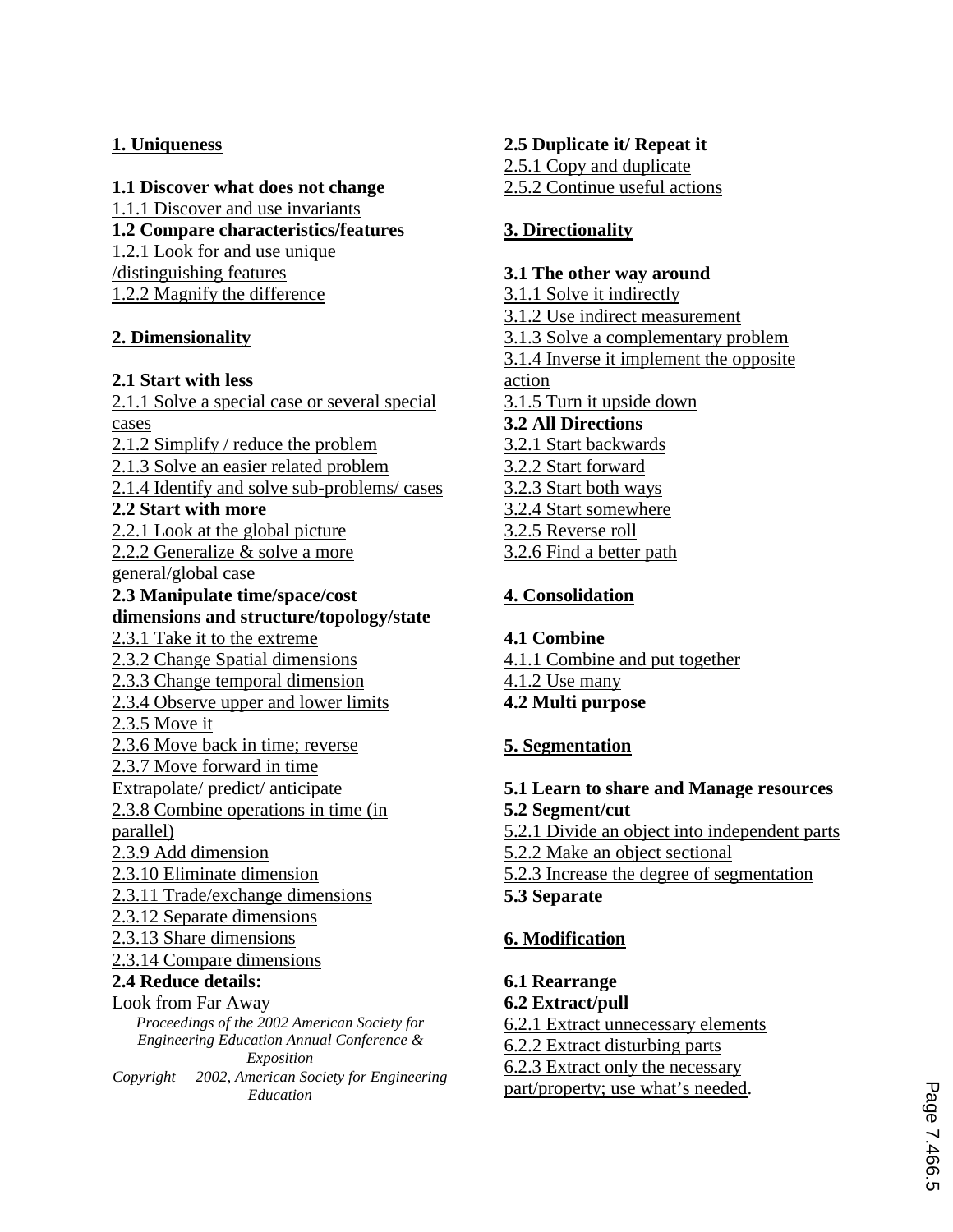### **6.3 Substitute/exchange**

6.3.1 Substitute 6.3.2 Reject and regenerate parts 6.3.3 Replace linear motion with rotational motion; utilize centrifugal force 6.3.4 Replace mechanical system with another system **6.4 Add/ Subtract**  6.4.1 Add 6.4.2 Subtract **6.5 Change**  6.5.1 Change the color 6.5.2 Transform physical or chemical states of an object 6.5.3 Add saturation/ hystheresis **6.6 Self Modification**  6.6.1 Convert harm into benefit 6.6.2 Use self service 6.6.3 Feedback **6.7 Add something in between 6.8 Localize**  6.8.1 Focus on local quality 6.8.2 Use different parts to carry different functions 6.8.3 Place parts in most favorable conditions **6.9 Take partial or overdone action 6.10 Automate It**  Add automation **6.11 Purify / mix** 

# **7. Similarity**

#### **7.1 Look for Pattern/Rule**

7.1.1 Follow the pattern 7.1.2 Generalize the pattern **7.2 Look and use analogy** 7.2.1 Recall same or similar problem/goal 7.2.2 Recall a path of thought. Adapt it 7.2.3 Recall and combine two or more other relevant ideas

*Proceedings of the 2002 American Society for Engineering Education Annual Conference & Exposition Copyright 2002, American Society for Engineering Education*

7.2.4 Adapt an old/new principle to an old/new problem 7.2.5 Use metaphors **7.3 Make it similar**  7.3.1 Use counterweight 7.3.2 Make it equal potential

# **8. Experimentation**

**8.1 Work it out**  8.1.1 Simulate and experiment 8.1.2 Estimate and check 8.1.3 Try it out 8.1.4 Guess and test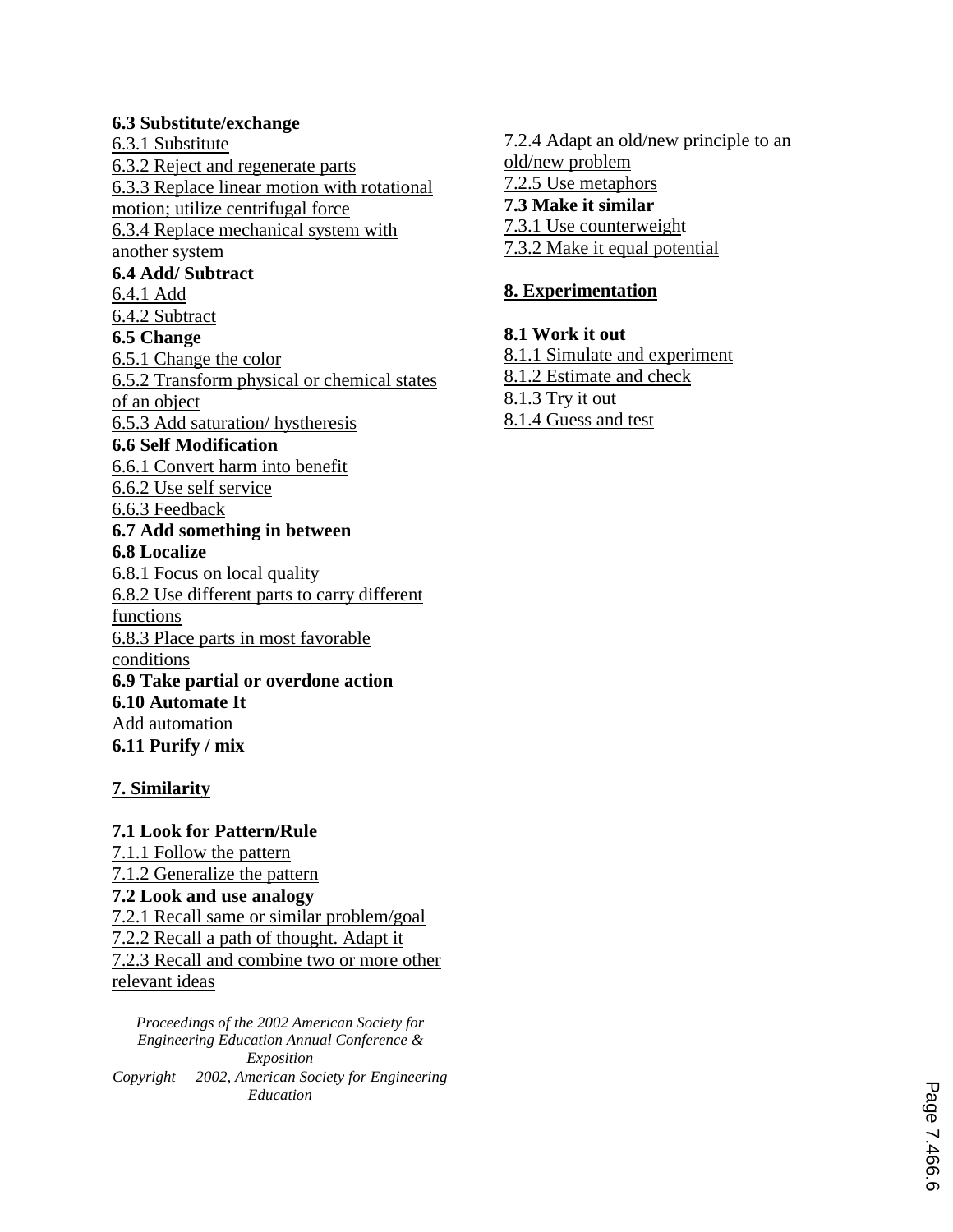# **5. Examples**

# **5a) Course material**

The following are some example-based explanations for the different strategies:

### **a1)** Example for the **Uniqueness** strategy

There is a need to separate juicy and non-juicy oranges at a high rate. How can this be done?

A solution: look for a feature or property of an orange that highly correlates with juiciness. Obviously it is not color, size, weight, or texture. The main property that distinguishes the oranges is *specific density*. To measure the specific density it is not necessary to measure the weight and volume of each orange separately and then find the ratio of the two. It can be done directly by observing the time it takes for an orange to surface from under the water after being thrown from a certain height. The longer time the juicier the orange. This simple "uniqueness" strategy was used to separate oranges at a high rate, by letting them slide into a canal with moving water that had some longitudinal dividers. When an orange surfaces, it appears between two dividers, signifying a certain level of juiciness.

#### **a2)** Example for the **Dimensionality** strategy

One of the major problems in picking an object from a pile (known as the "bin-picking" problem) using a robotic arm, a camera, and a computer, is to identify which object is on top.

A solution is to move a light source around the bin. The portions in the image of the bin that get no shadow from all illuminated directions belong to surfaces of objects on top. Here a time dimension was added to solve the problem.

## **a3)** Example for the **Directionality** strategy

A frequently used sub-strategy in this category is "starting backwards", i.e., starting from the desired state and working towards the initial state. A well known example is: An eight-gallon jug is full, and both a three-gallon jug and a five-gallon jugs are empty. Without using any other containers, divide the water into two equal amounts.

Working backwards leads to: 0-4-4, 3-4-1, 2-5-1, 2-0-6, 0-2-6, 3-2-3, 0-5-3, 0-0-8.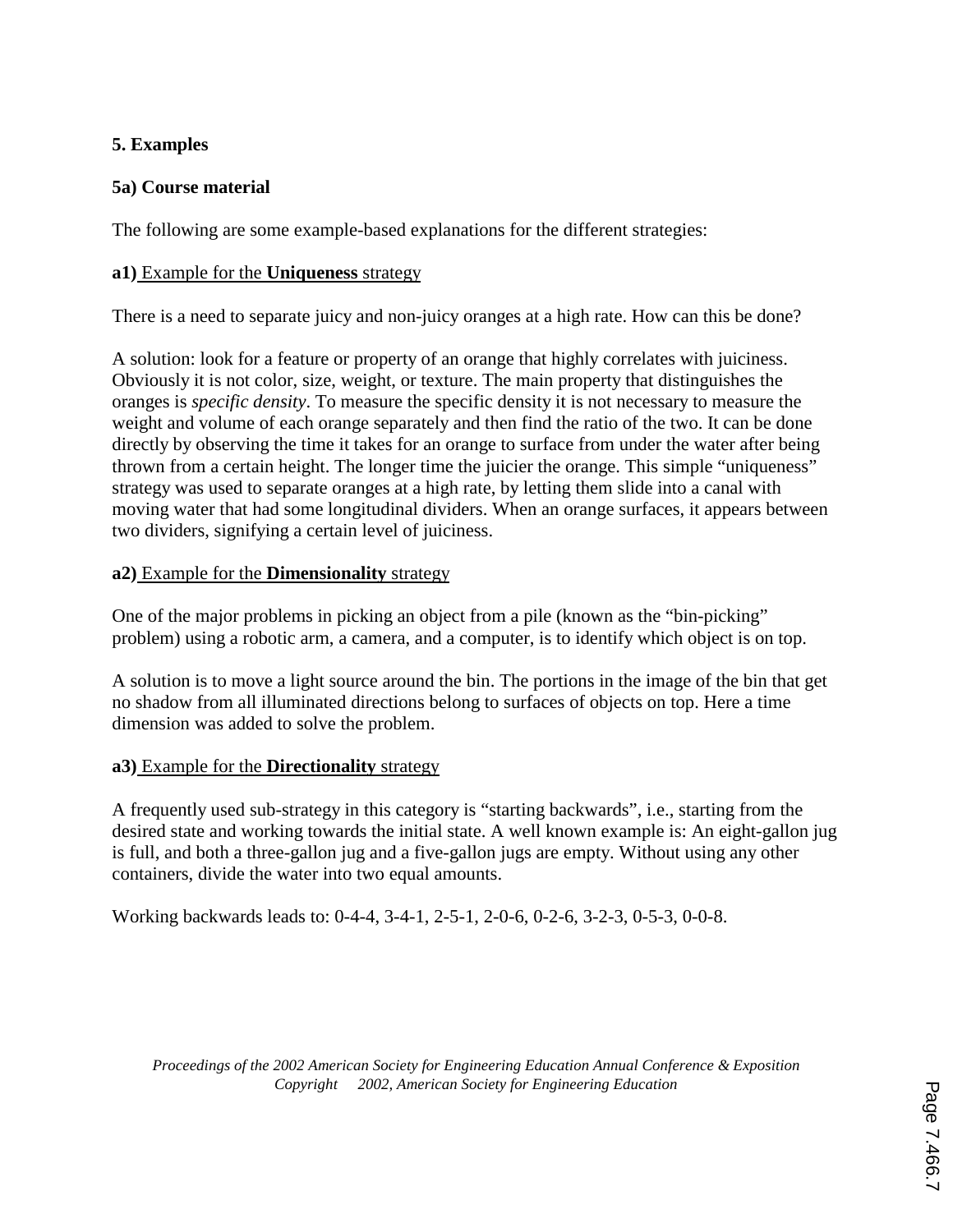### **a4)** Example for the **Consolidation** strategy

How would you measure the diameter of a thin wire with a regular ruler?

A solution: wind the wire around a cylinder to form a coil. Measure the length obtained by many diameters (say, 100) and then divide the result by the number of rotations (100). For example, if this length is 8 mm ( $+/- 0.5$ mm), after dividing by 100 we get 0.08 ( $+/- 0.005$ ) mm.

#### **a5)** Examples for the **Segmentation** strategy

Venetian blinds are made of many parts. Railroad train and cars are many independent parts put together. Garden hoses can be joined together to form a longer hose. Personal computers are modular to allow flexibility in personalizing and changing them, as well as for easy maintenance.

#### **a6)** Example for the **Modification** strategy

A well known sub-strategy in this case is "using feedback". Feedback can be added to a system or may be an integral part of it. Examples: Cruise control system of a car uses velocity feedback to maintain a constant speed. Some eyeglasses adjust to the ambient light by changing the color of the lenses.

#### **a7)** Example for the **Similarity** strategy

How can sunflower seeds be separated from their shell? How can parts wrapped in protective paper be unpacked?

An inventive (patent-based) solution to both problems is: place some quantity of the product into a hermetic chamber. Slowly increase the pressure inside the chamber. Then abruptly let the pressure drop. This will result in an explosion that will split the product.

#### **a8)** Example for the **Experimentation** strategy

This strategy refers to estimating, guessing, simulating, and using the trial and error approach. Example: Estimate the number of barbers in New York City.

The following are a few **brain-teasers** examples used to introduce some of the strategies: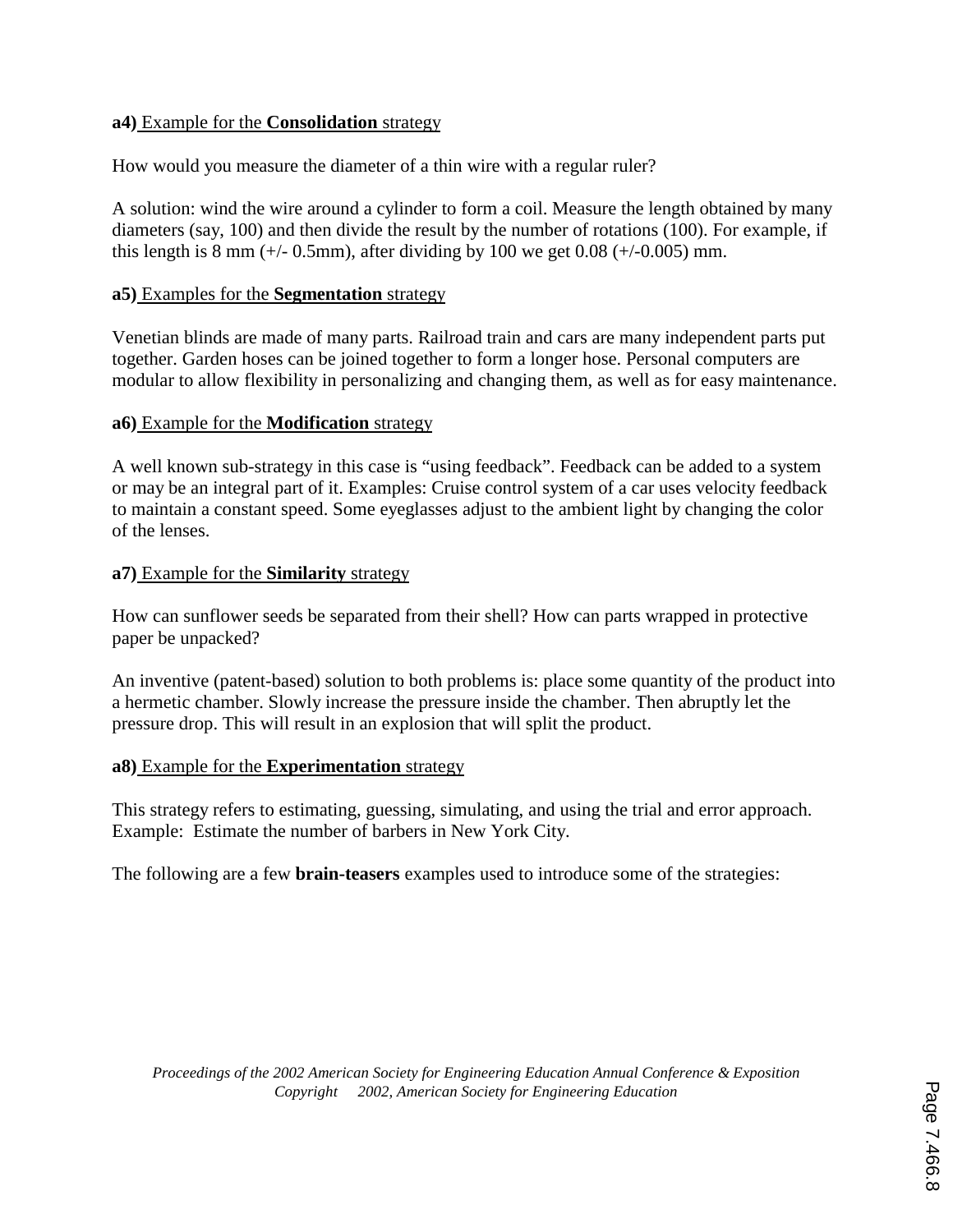

 **Figure 2: Brainteasers for Teaching the Eight-Dimensional Methodology** 

The following **brainteaser** is one of many that has been used to introduce the use of several strategies:

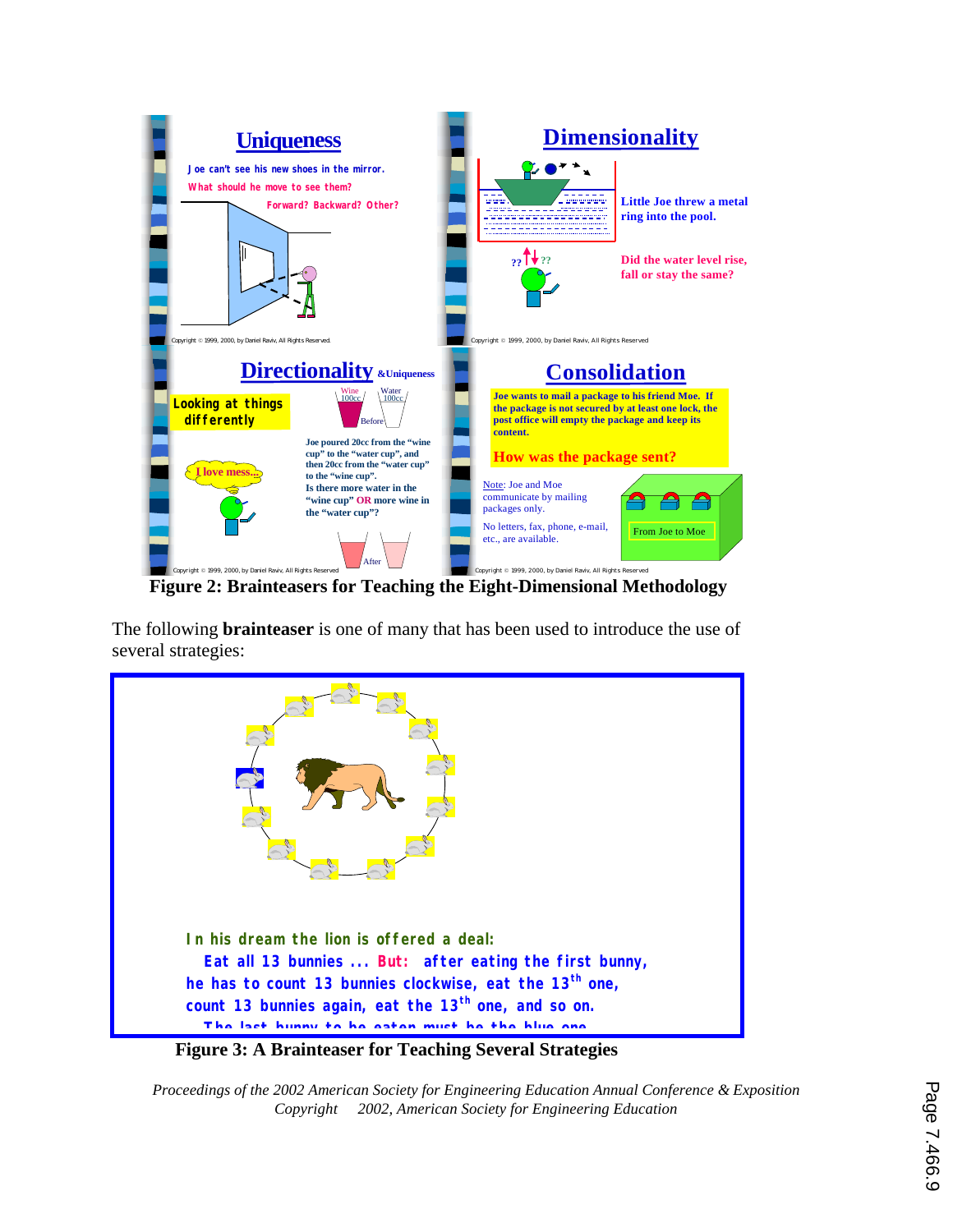There are several possible solutions to this problem. Clearly "trial-and-error" will eventually lead to a solution (**Experimentation**). However, more efficient solutions can be utilized by the eight strategies:

- 1. **Dimensionality**: Start at a bunny (your choice) and find which bunny is the last one to be eaten. Count the number of bunnies needed to align the last one with the desired blue bunny. Use this number to shift your starting point. For example, if you ended up three bunnies short of the blue one, shift your first chosen bunny by three. This is the desired solution.
- 2. **Directionality**: Start backwards from the blue bunny counter-clockwise to find the first bunny.

The following is a sample of some examples used to introduce the eight strategies:



*Proceedings of the 2002 American Society for Engineering Education Annual Conference & Exposition Copyright 2002, American Society for Engineering Education*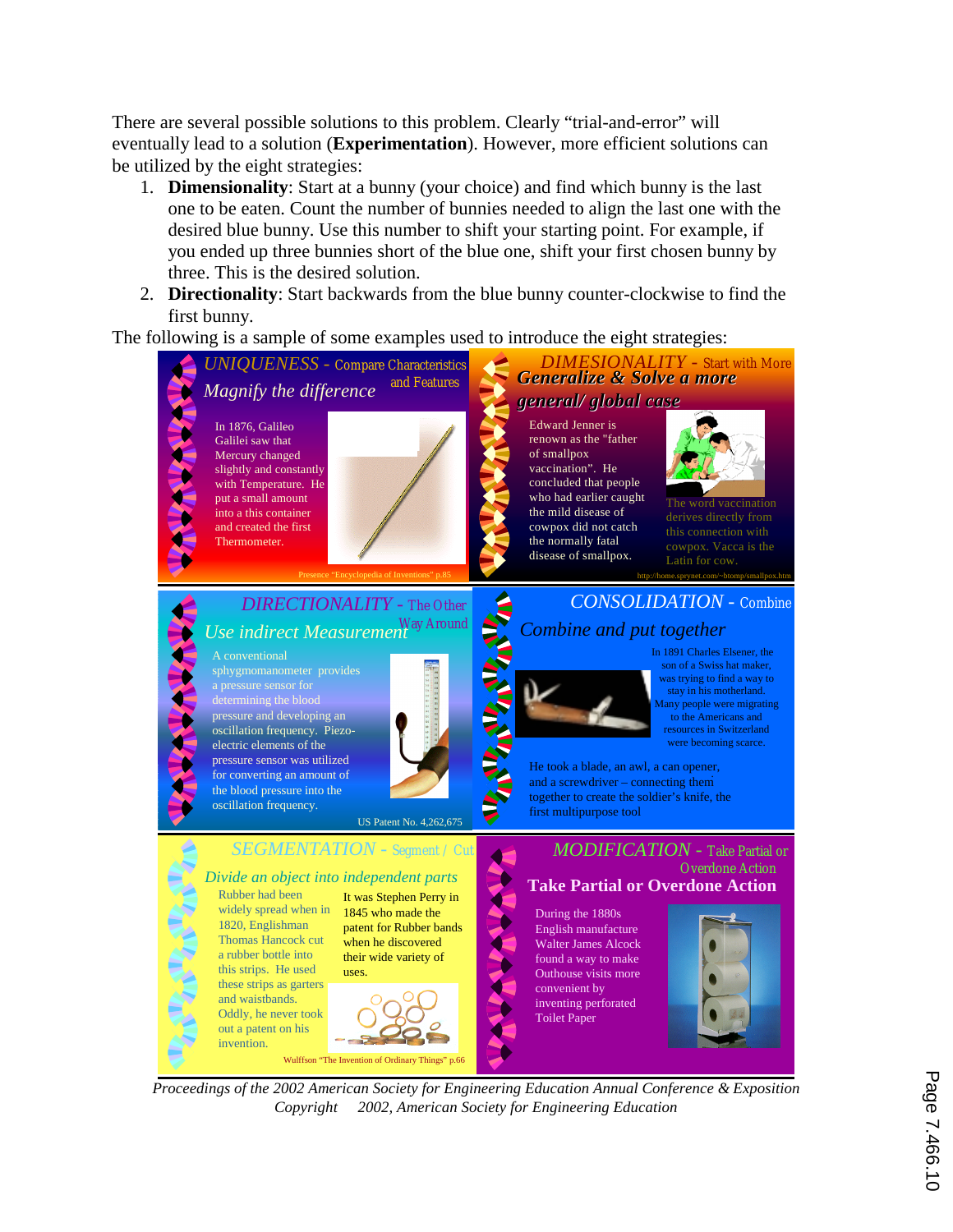

**Figure 4: Examples for the Eight-Dimensional Methodology** 

# **5b) Laboratory material**

Laboratory activities have been developed for hands-on experience by individuals and teams. We view team building and team work as extremely important, since communication skills, trust, sharing ideas, etc., are crucial in the workplace. In addition to demonstrating the strategies, the laboratory material is intended to add a fun component to the learning experience, allow for selfpaced, semi-guided exploration that improves self-esteem and encourages questioning and daring. The material and activities are specific with clear identification of the relevance of the different hands-on activities to the teaching of the different concepts.

**b1)** Accomplishing a strategy-oriented robotic task using off-the-shelf programmable autonomous (sensor-equipped) wheeled mini-robots. The programming is done at a high-level language. Software packages for the robots are available from the robot manufacturers. In the last few semesters we used the LEGO® MindStorms™ in three different team-based autonomous competition: 1) speed, 2) getting out of a maze, and 3) down-hill obstacle-avoidance. All competitions were developed, designed and implemented by the author. The following two pictures were taken during the "speed" and "maze" competitions.

Example: In a fenced floor area that contains five different size stationary objects, use a robot to find an object and stop next to it. This introductory example involves many of the strategies that were previously discussed. The robot needs to: 1) be programmed to discover the *unique features* of the desired object based on actual measurements; 2) move in two *dimensions* along well thought-out directions that may change on line due to new sensory information; 3) *segment* a task into several sub-tasks; 4) *cooperate* with other robots, etc. *Experimentation* and *modification*s improvements are expected until the robot "behaves well".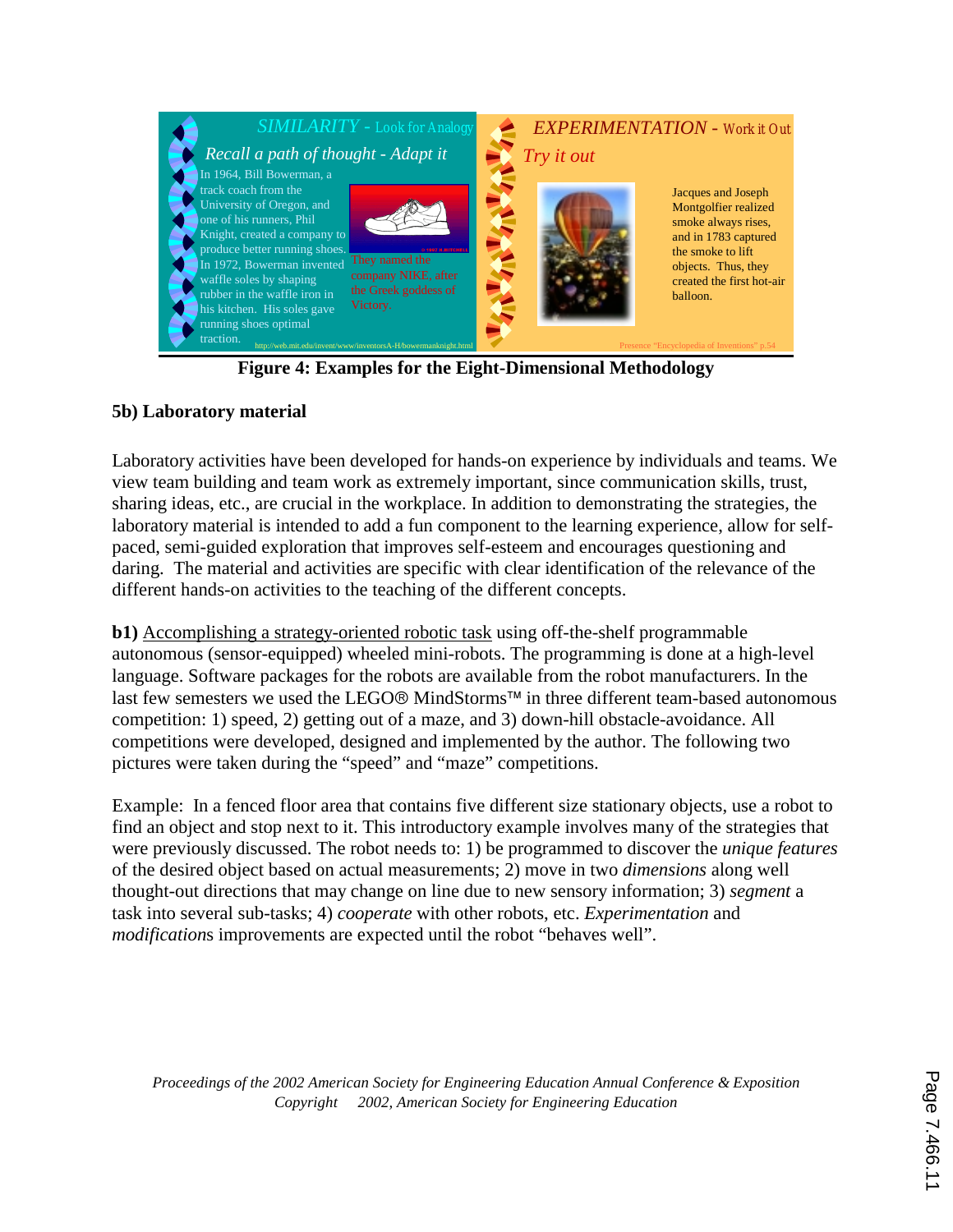

**Figure 5: Using LEGO Mindstorms to Teach the Eight-Dimensional Methodology** 

**b2)** Short term design projects for individuals and teams from different disciplines in particular, Electrical Engineering, Mechanical Engineering, and Computer Science.

# b2.1) Mechanical Engineering example

A team consisting of three students is given a mirror, an 8 ½"x11" sheet of paper, a pencil, and a ruler. The task is to find a method to determine the height of an unreachable ceiling. This project involves teamwork and the use of limited resources (*uniqueness*), using proportion (*dimensionality*), specific spatial alignment of the mirror (*directionality*), teaming up with other groups (*consolidation*), *similarity* (similar triangles approach), and *experimentation*. Another important feature of this project is the better understanding of the "no right or wrong" and "no unique solution" concepts.

## b2.2) Electrical Engineering example

A team of students gets light-emitting diodes (LED's) and logic gates integrated circuits. Using a power source, a breadboard and wires they need to solve the following problem: An ENGINE in a new car can be turned ON if:

(The KEY is ON) AND (BATTERY is ON) AND (The A/C is OFF OR The LIGHTS are OFF) Use smallest number of NAND and NOT Gates to implement the "ENGINE ON" function. This example relates to *dimensionality, modification, similarity*, and *experimentation* strategies.

## b2.3) Computer Science example

Find the general solution to the "Tower of Hanoi" problem. Write a program that will produce the solution for N disks (N< 10). In this example students experiment with a small-scale handson solution (*segmentation* and *experimentation* strategies), then generalize it (*dimensionality* strategy).

**b3**) Long-term multidiscipline industry-oriented design projects for individuals and teams. These design projects include the task, materials, assumptions, constraints, rules, criteria for winning, etc.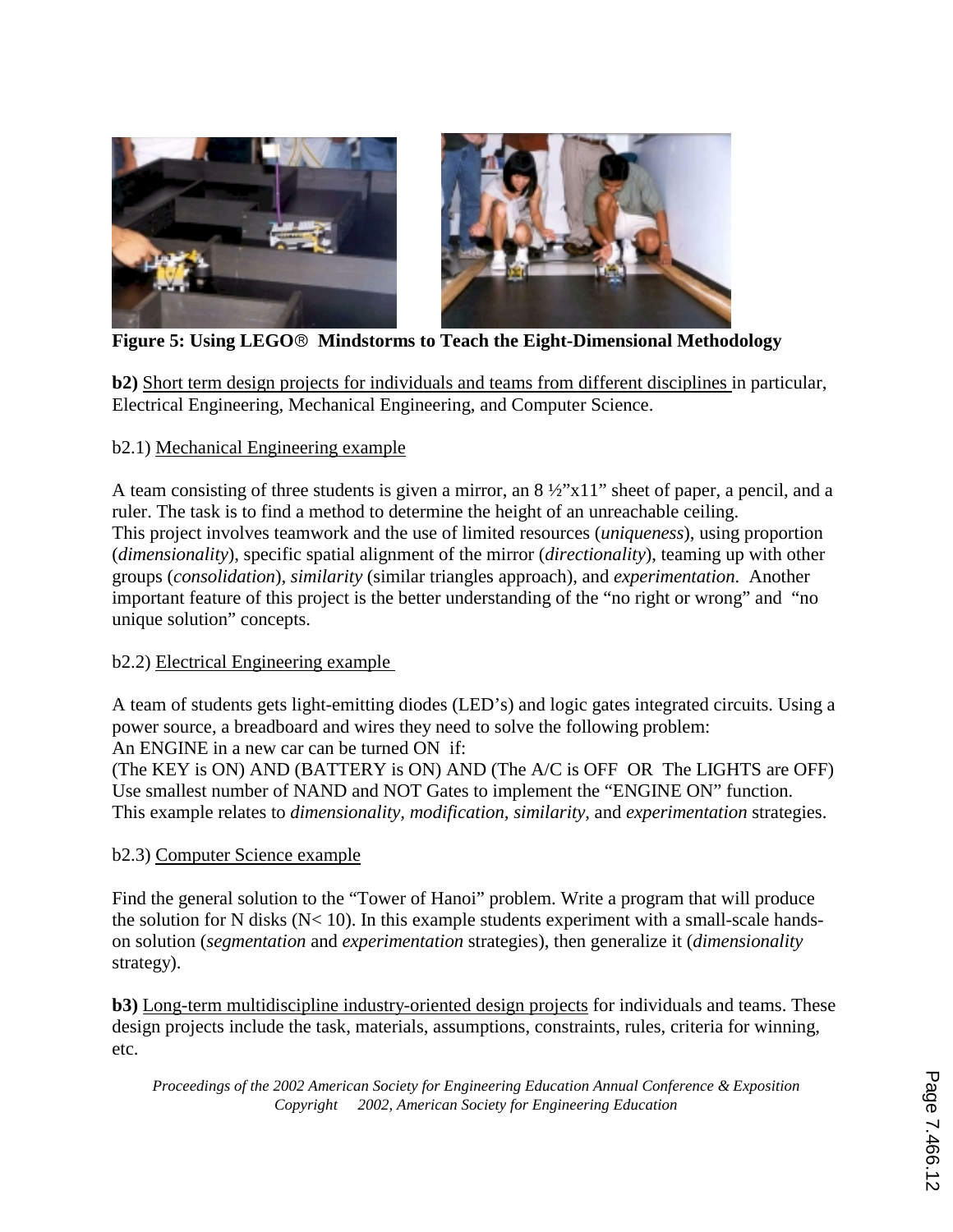Example: Use two mousetraps and a \$30 budget to build a mobile platform that can overcome one speed bump and one large obstacle, move 8 meters and stop. This team project may incorporate *all strategies* depending on the particular design.

**b4)** Learning to use patent related software to speed-up generation of ideas.

There are several US companies that have developed software for speeding up the inventing process. They use databases of about two million patents clustered according to inventive principles. Given a problem the software directs the user to several clusters of patents that solve similar or related problems. Recently we purchased and used the basic versions of TRIZ software from Ideation International Inc. and Invention Machine Inc.

## **b5)** Learning to use several different patent databases

The US Patent and Trademark Office (www.uspto.gov), and IBM (www.ibm.com/patents) provide databases for "smart" patent searches. They are being used to search for specific patents and ideas via the internet.

# **b6)** Practicing the Eight Dimensional Strategies using 3-D mechanical puzzles.

Example: Three cups containing two marbles each are labeled as follows: Red-Blue, Blue-Blue and Red-Red. All three cups are labeled incorrectly. There are two blue marbles in one cup, two red marbles in a second cup, and a red and blue marbles in a third cup. By pulling out *one* marble, and not looking at the other cups' contents, determine the color of the marbles in each cup. The solution involves the strategies of *uniqueness* and *experimentation*.

The following pictures show the students in action. Currently we use more than 250 different 3D puzzles. Please see**: http://www.ee.fau.edu/faculty/raviv/teach.htm.** 





 **Figure 6: Using 3-D Mechanical Puzzles to Teach the Eight-Dimensional Methodology** *Proceedings of the 2002 American Society for Engineering Education Annual Conference & Exposition Copyright 2002, American Society for Engineering Education*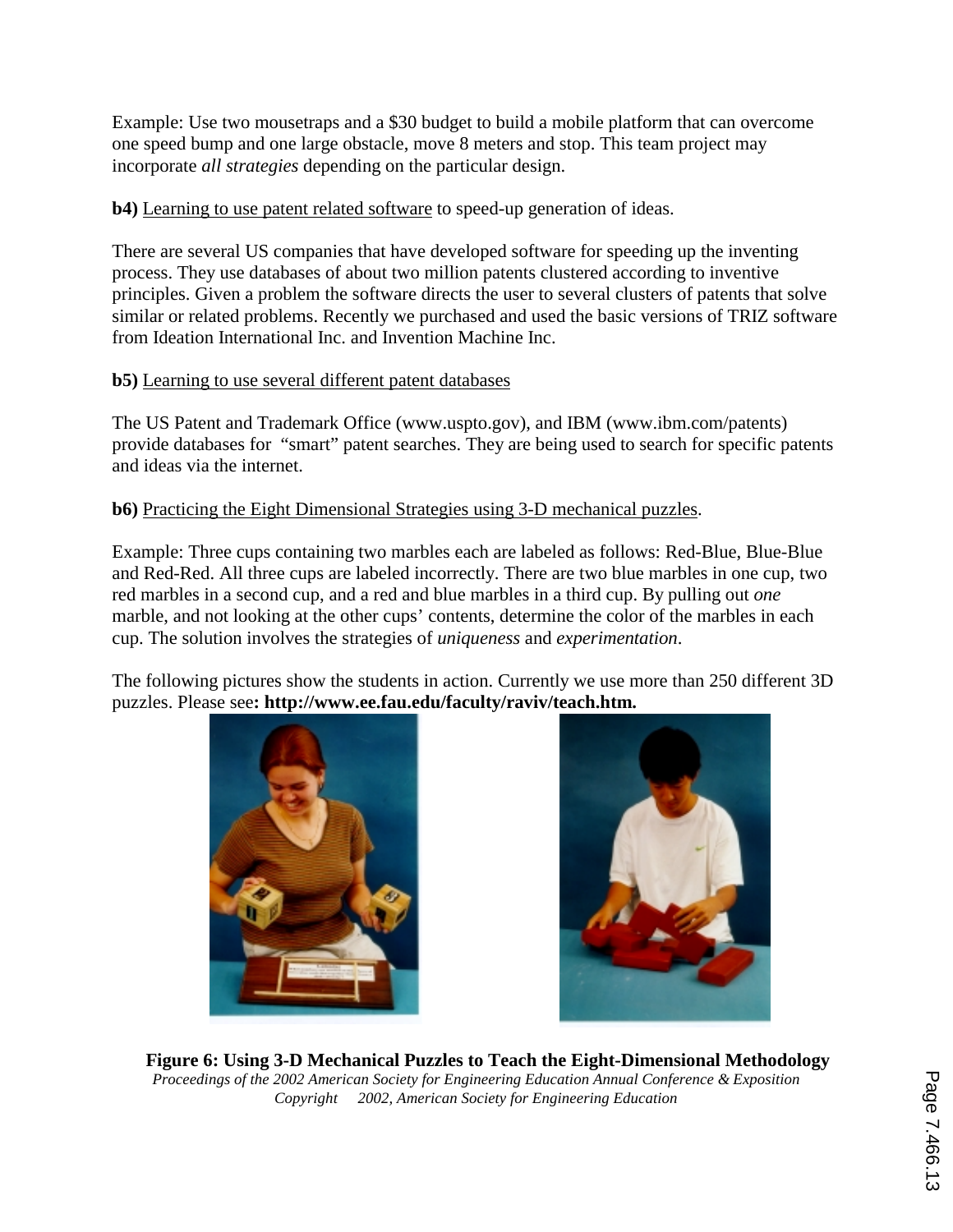### **b7)** E-teams projects

Several E-teams were formed to solve specific problems in intelligent vehicles. Each E-team was assigned a task. The team members used the Eight-Dimensional Methodology to generate solutions, chose the best solution, completed comprehensive patent and marketability searches, and designed prototypes. If the results deem patentable and marketable, the ideas would be patented.

The theme for the E-team projects is related to the author research area, i.e., intelligent vehicles. In particular, the projects are related to collision avoidance. Task examples:

- •Sensor fusion system for detecting obstacles
- •Smart bumpers to minimize collision effects
- •Advanced collision-warning system
- •Radar-based system for controlling traffic lights
- •Alternatives to speed bumps

These tasks involved students from different disciplines. They were meant to change the way student teams approach and solve problems with commercial potential in the short and long runs. In these activities individuals and teams experienced the eight strategies. In addition to demonstrating the strategies, the projects were intended to add an industry-related component to the learning experience, allowed for self-paced, semi-guided exploration that improved selfesteem and encouraged questioning and daring.

## **6. Evaluation**

When dealing with assessment of creativity, there are four different facets to consider  $47:1$ ) Qualities of the person  $47$ , 2) Aspects of the process  $48$ , 3) Characteristics of products  $49$ , and 4) Nature of the environment <sup>50</sup>. This project deals mainly with the process facet of creativity. It focuses on the various stages of thinking or problem solving people engage in while producing something new and useful, including practical strategies for creative thinking<sup>7</sup>. It also deals with examining the effect of process training <sup>48</sup>.

Little has been said and done regarding measurement of this creativity dimension, perhaps due to its "application" focus. The surprising little research work in this area leaves us with a particularly challenging task of evaluating the success of the project's goals.

#### **We chose to measure student achievements by:**

1. Measuring the difference within the same control group (pre-tests and post-tests).

2. Measuring the relative incremental change between two different groups of students. One that participates in the class and the other that does not.

The following are results obtained from two different classes: "Linear Systems", usually taken by students in their fourth or fifth semester, and "Inventive Problem Solving" usually taken by senior level students.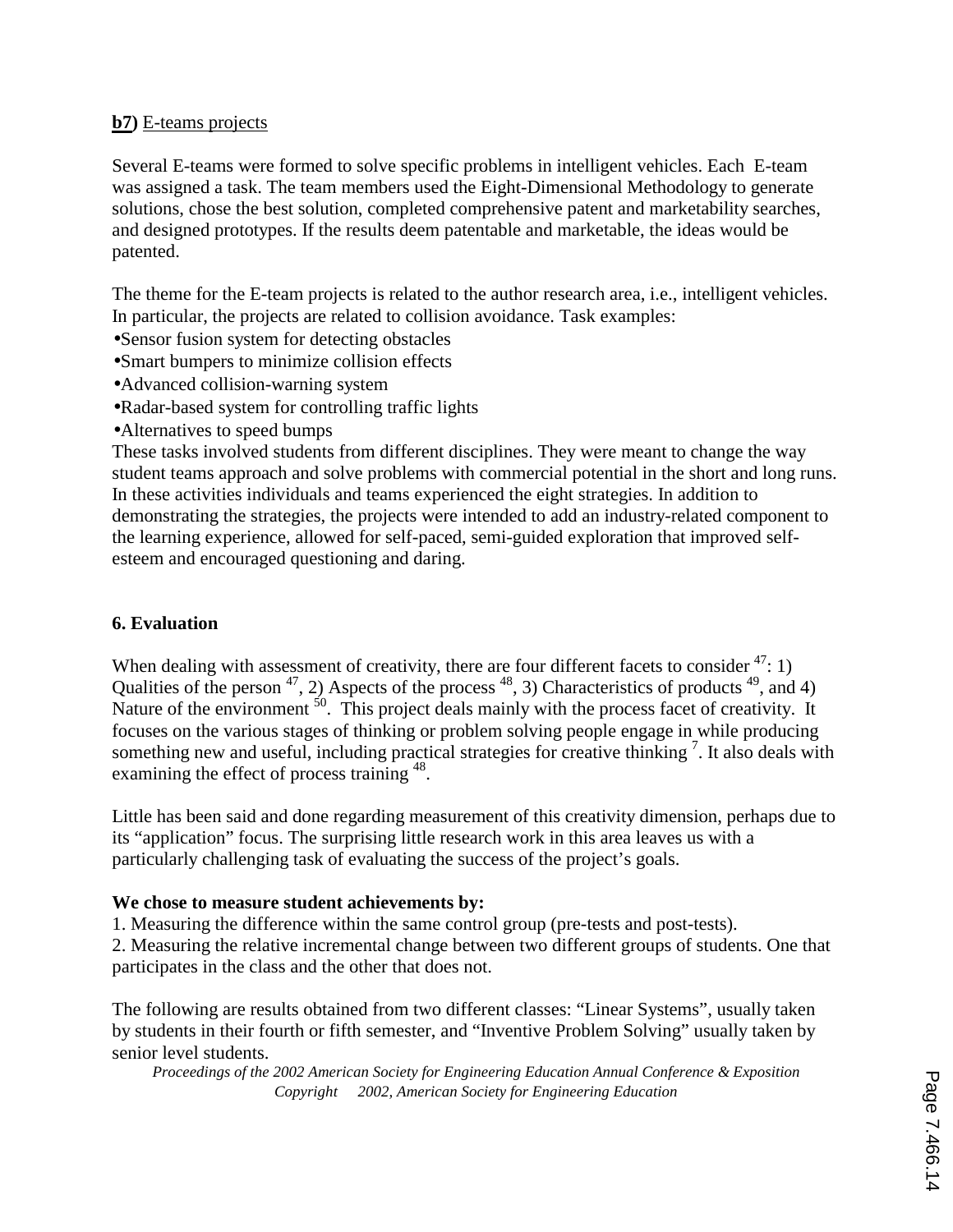Each class was visited twice. At the beginning and towards the end of the Fall 2000 semester. At each visit students were given two different problems and asked to generate as many solutions as possible. The problems in the "beginning visits" were different from the problems of the "end visits". The problems given to students were identical in both classes. Questions #1 and #2 were given at the "beginning visits", and questions #3 and #4 at the "end visits".

#### **Number of participants in the study**

Question #1: "linear" class: 17, "Inventive" class: 25. Question #2: "linear" class: 17, "Inventive" class: 26. Question #3: "linear" class: 15, "Inventive" class: 24. Question #4: "linear" class: 17, "Inventive" class: 24.

The missing student from the "beginning" visit of the "inventive" class was late and missed the first question. The missing two students from the "end" visit of the "linear" class were late and missed the third question.

#### **Results**

During the **"beginning" visits** (one per class) the "linear" class students performed better than the students in the "inventive" class: in question 1 the average number of solutions in the **"linear"** class was **8.71** with standard deviation of 3.39, where in the **"inventive"** class the average was **5.60** with standard deviation of 3.39. In question 2 the average number of solutions in the **"linear"** class was **3.59** with standard deviation of 2.83, where in the **"inventive"** class the average was **2.73** with standard deviation of 2.15. These finding surprised us since we did not expect to notice meaningful differences. They may be due to the fact that students in their early stages of their college studies are more "open minded".

During the **"end" visits** (one per class) the "inventive" class students performed better than the students in the "linear" class: in question 3 the average number of solutions in the **"linear"** class was **5.60** with standard deviation of 2.35, where in the **"inventive"** class the average was **9.75** with standard deviation of 3.86. In question 4 the average number of solutions in the **"linear"** class was **6.18** with standard deviation of 2.32, where in the **"inventive"** class the average was **6.71** with standard deviation of 2.81.

The **relative improvement** in the number of average ideas (per student) generated by the students in the "inventive" class compared to the students in the "linear" class varies from **42%** (worst case: [(6.71/6.18)/(2.73/3.59)-1]x100%) to **170%** (best case:  $[(9.75/5.60)/(5.60/8.71)-1] \times 100\%$ ).

We view this improvement as a highly encouraging indicator for the methodology. However, it is too early to draw conclusions since it was only a one-semester experiment and the number of participants was limited. The following charts are pictorial representation of the results mentioned above. The horizontal lines stands for the standard deviations. Solid lines are for the "inventive" class and broken lines are for the "linear" class. All the data was compiled by the TA for this class, Mr. Allapon.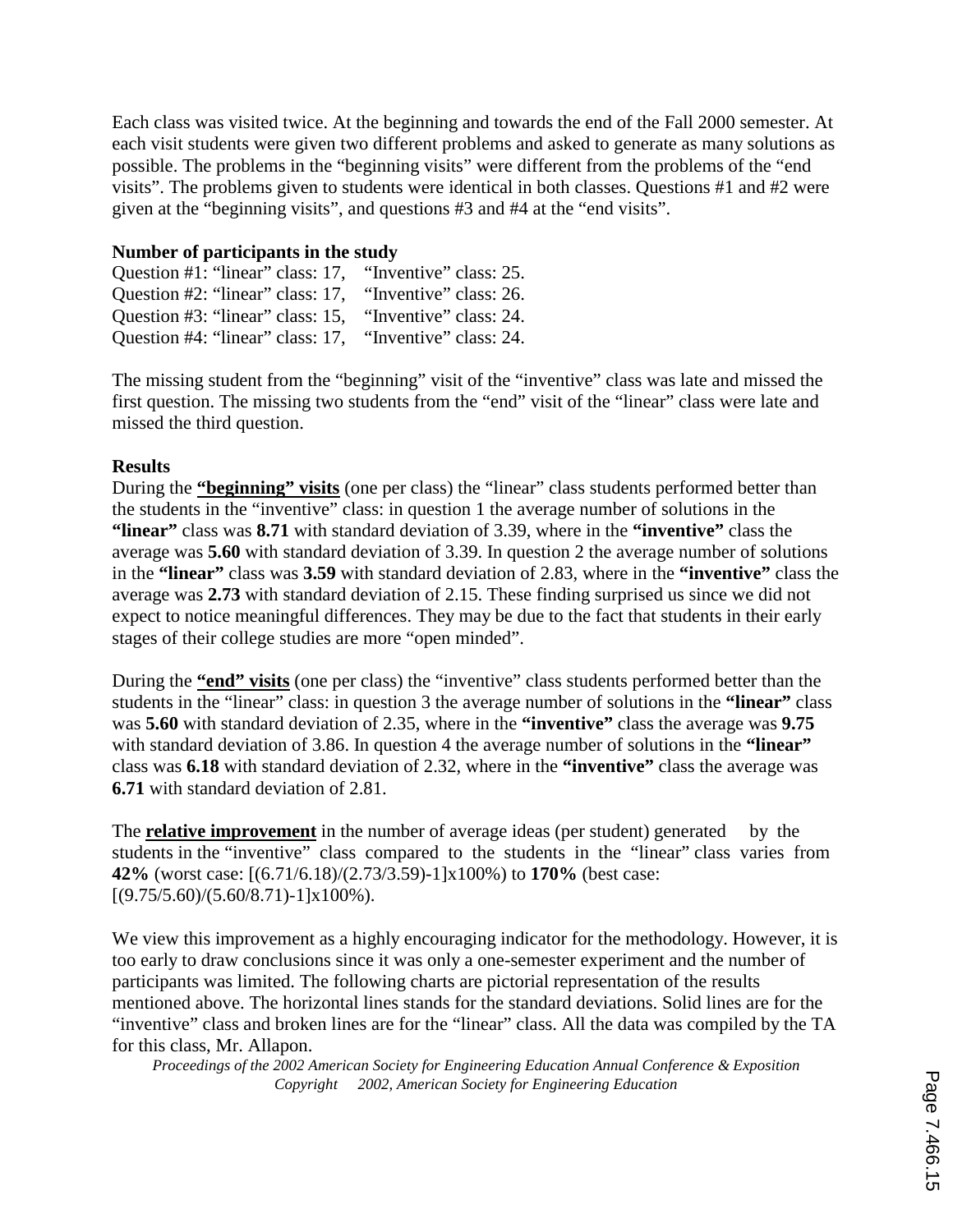







**Chart 1**: Evaluation results for the two classes. Questions #1 and #2 were given at the beginning of the classes, and questions #3 and #4 at the end of the classes.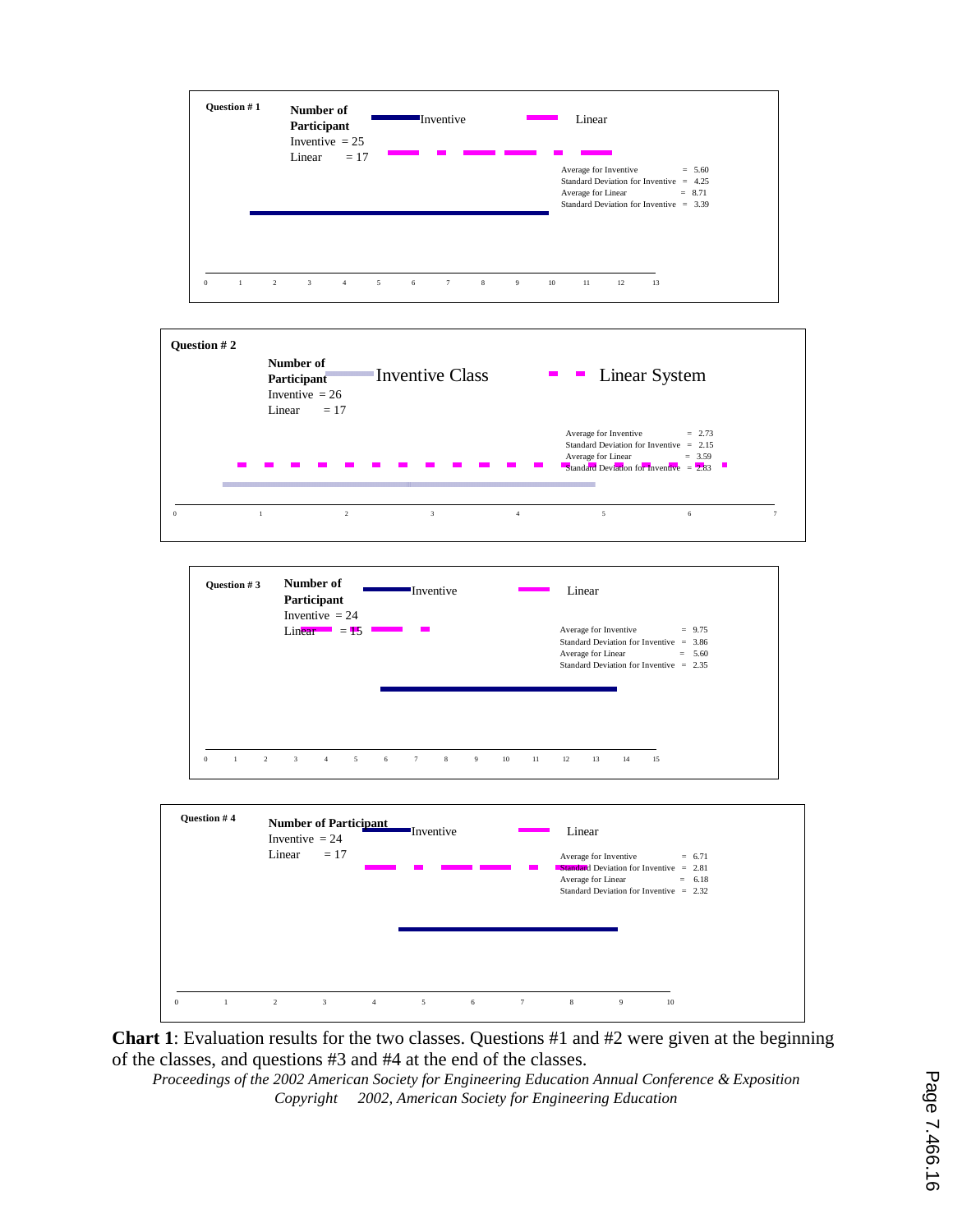### **7. On-going and future work**

We are currently working on further development of the Eight Dimensional Methodology at FAU. Ideas from the course are being used in the "Fundamentals of Engineering" course offered to all engineering at the freshmen level, and starting Spring 2001 semester they will be incorporated as part of the new "Design 1" course. The "Inventive Problem Solving" course is currently being considered to become a core course in Engineering. Recently it was officially approved for Social Science, Arts and Humanities majors. We believe that other colleges will approve it as well. We are working with the College of Business to build a "Minor in Entrepreneurship and Creativity" program for engineering students, where the Eight-Dimensional Methodologies will be part of it. Select pieces of the material have been taught to high school students as part of the "Engineering Scholar Program" intended for top high school seniors. The National Inventors Hall of Fame is considering the development of programs to high school students based on the on-going hands-on material of this course.

We are highly interested in sharing and working with other colleges and institutions nationwide. Some work already started with UF, NCSU. North Carolina State University. Please see *www.productivethinking.com.*

#### **8. Acknowledgement**

The author would like to thank NSF and NCIIA for supporting research and implementation of the project. Special thanks to Mr. Allapon, the Teaching Assistant of the class for his dedicated work, and Mr. Richard Viens who put some of the industry-related examples together in a nice and clear format. Tal Raviv suggested very constructive comments to the paper.

# **Bibliography**

- 1. Buzon, T., *Use Both Sides of Your Brain*, Dutton, 1983.
- 2. Csikszentmihalyi, M., *Creativity*, Harper Collins, 1996.
- 3. Gardner, H., *Brain, Mind and Creativity*, Basic Books Inc. Publishers, 1983.

4. Glassman, E., *Creativity Handbook: Shift Paradigms and Harvest Creative Thinking at Work*, The LCS Press, 1991.

5. Gordon, W.J.J., *The Metaphorical Way of Learning and Knowing,* Porpoise Books, 1971.

6. Higgins, J., *101 Creative Problem Solving Techniques*, The New Management Publishing Company, 1994.

7. Osborn, A.F., *Applied Imagination: Principles and Procedures of Creative Problem Solving*, Charles Scribner's Sons, 1979.

8. Parnes, S., *Source book for Creative Problem Solving*, Creative Education Foundation Press, 1992.

9. Weisberg R., *Creativity: Beyond the Myth of Genius*, W.H. Freeman & company, 1992.

10. Wycoff, J., Mind Mapping: Your Personal Guide to Exploring Creativity and Problem Solving, Berkeley Publishing Group, 1991.

11. deBono, E., *DeBono's Thinking Course*, Facts on File Books, 1994.